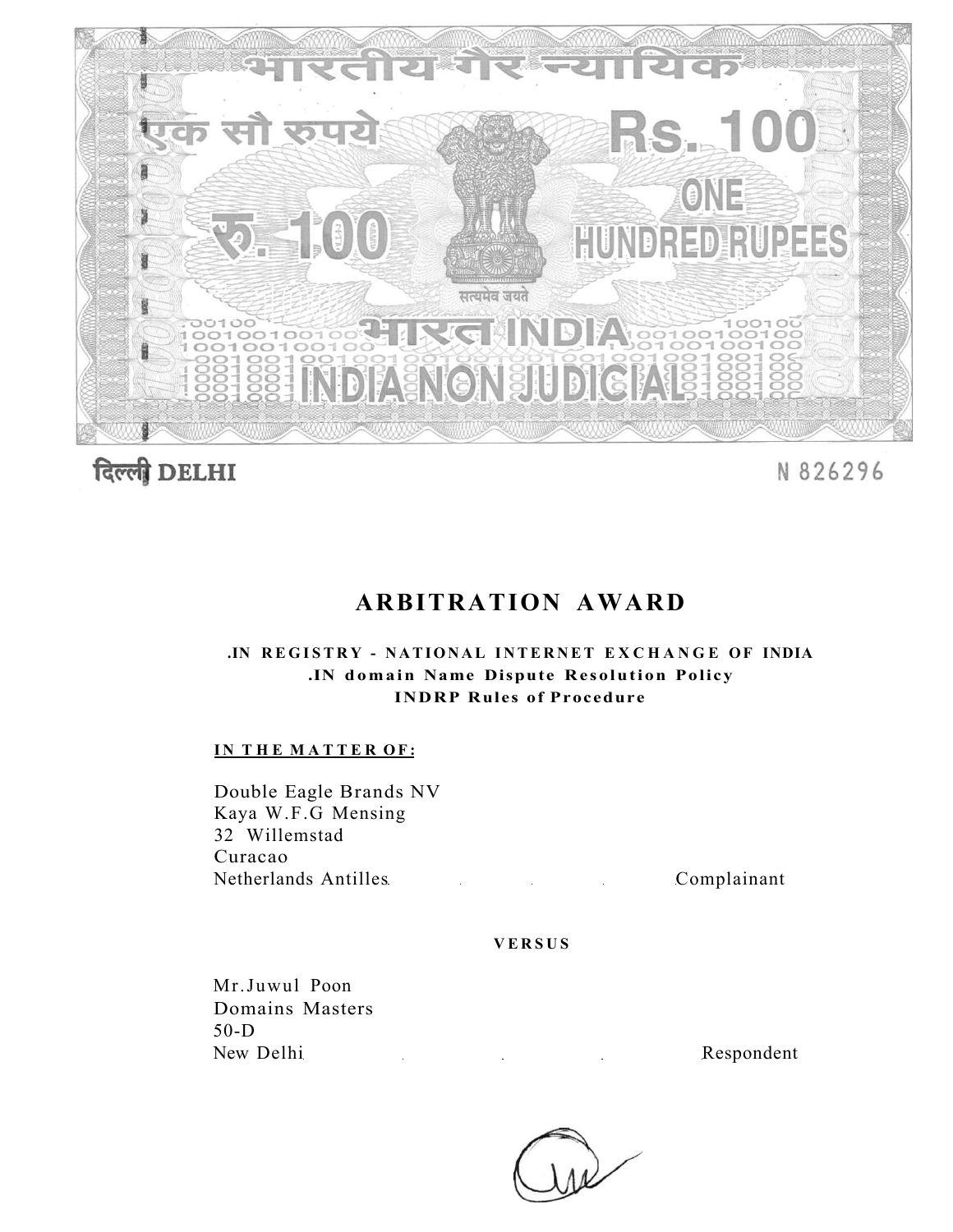# 1. **T H E PARTIES:**

The Complainant in this administrative proceeding is Double Eagle Brands NV Kaya W.F.G Mensing 32 Willemstad, Curacao Netherlands Antilles. Represented through DePenning & Depenning, 120 Velachery Main Road. Guindy, Chennai-600 032. India.

The Respondent is Mr. Juwul Poon, Domains Masters, 50-D, New Delhi.

## 2. THE DOMAIN NAME AND REGISTRAR

The disputed domain name **<KETELONE.IN>** has been registered by the Respondent. The Registrar with whom the disputed domain is registered is A to Z Solutions Pvt. Ltd.

# 3. **PROCEDURAL HISTORY**

The Complaint was filed with the .In Registry, National Internet Exchange of India (NIXI), against Mr.Juwul Poon, Domains Masters, 50-D, New Delhi. The NIXI verified the Complaint together with the annexures to the Complaint and satisfied the forma) requirements of the .in Domain Name Dispute Resolution Policy ("The Policy") and the Rules of Procedure ("The Rules").

3.1 In accordance with the Rules. Paragraph-2(a) and 4(a), NIXI formally notified the Respondent of the Complaint and appointed me as a Sole Arbitrator for adjudicating upon the dispute in accordance with The Arbitration and Conciliation Act, 1996. Rules framed there under, .In Dispute Resolution Policy and Rules framed there under on 17<sup>th</sup> February, 2011. The parties were notified about the appointment of an Arbitrator on 18<sup>th</sup> February, 2011.

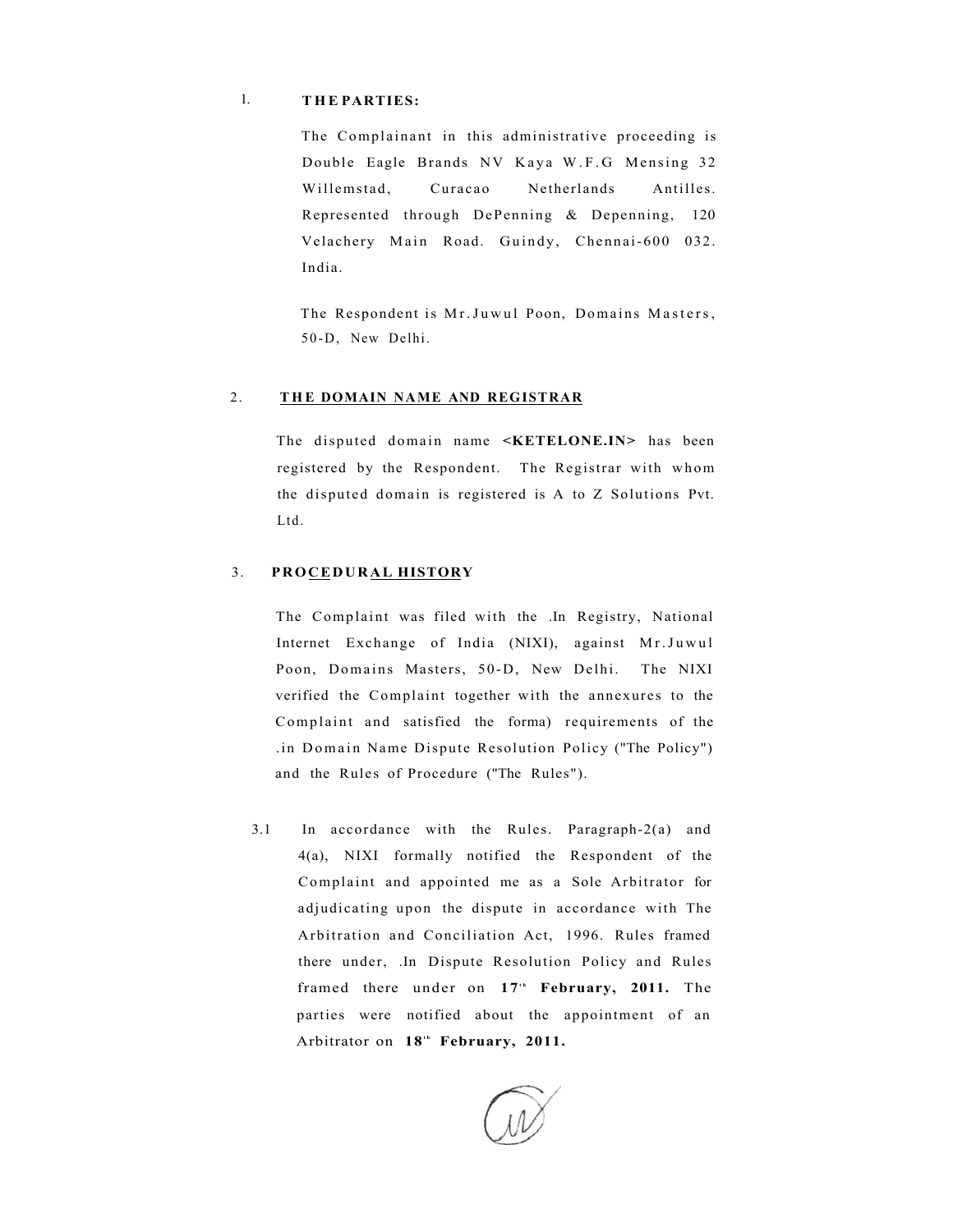- 3.2 The Panel has submitted the Statement of Acceptance and Declaration of Impartiality and Independence, as required by NIXI to ensure compliance with the Rules (paragraph-6). The arbitration proceedings commenced on 18<sup>th</sup> February, 2011. In accordance with the rules, paragraph 5(c). The Respondent was notified by me about the commencement of arbitration proceedings and the due date for filing his response.
- 3.3 The Respondent failed and/or neglected and/or omitted to file formal response to the Complaint within 10 days as was granted to him by the notice dated February 18, 2011.

The Panel vide e-mail dated March 8, 2011 once again granted a final opportunity to the Respondent to file his response to the Complaint filed by the Complainant within seven days. However, the Respondent again failed and/or neglected and/or omitted to file any response to the complaint besides the second opportunity granted by the Panel to the Responden t.

3.4 The Panel considers that according to Paragraph-9 of the Rules, the language of the proceedings should be in English. In the facts and circumstances, in-person hearing was not considered necessary for deciding the Complaint and consequently, on the basis of the statements and documents submitted on record, the present award is passed.

# **FACTUAL BACKGROUND**

4.1 The Complainant in these administrative proceedings is Double Eagle Brands NV Kaya W.F. G Mensing 32 Willemstad, Curacao Netherlands Antilles. The Complainant is predominantly in the business of providing alcoholic beverages.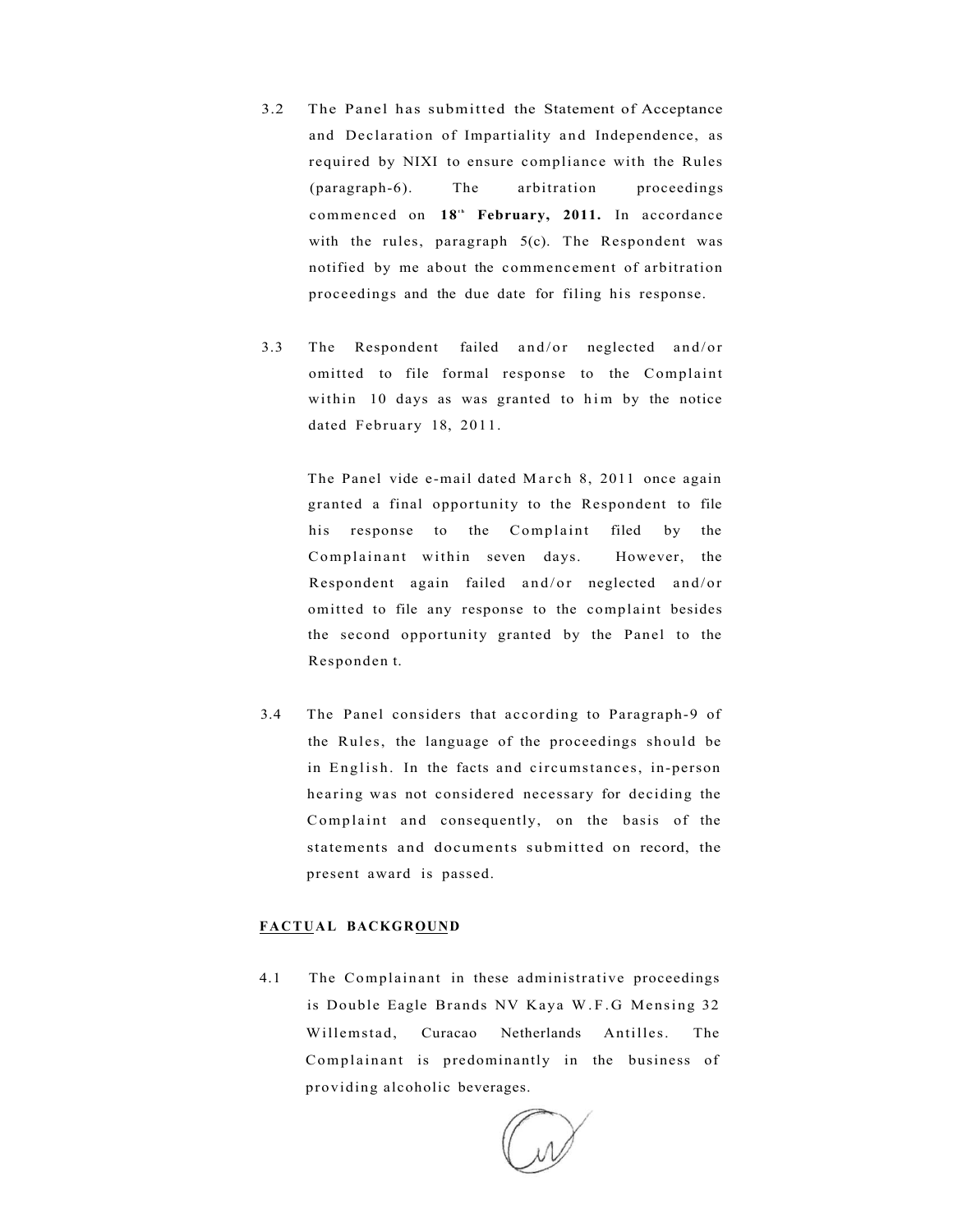- 4.2 The complainant: has trademark registrations for the trademark KETEL ONE for inter alia, alcoholic beverages worldwide including in the following territories, the United States of America, Canada, the European Community, the United Kingdom, the Benelux, Singapore, Hong Kong, Nepal, Malaysia, Sri Lanka, New Zealand, Australia, Taiwan, Thailand. Philipines, Japan, China, South Korea, Pakistan, Afganistan.
- 4.3 The Complainant is the owner/proprietor and registrant of the various domain names including [ketelone.com.](http://ketelone.com)
- 4.4 The Respondent has obtained registration of Domain Name <ketelon.in>

# 5. **PARTIES CONTENTIONS**

### 5A **COMPLAINANT**

5A(l) The complainant is Headquartered in Curacao, and having the actual distillery (The Nolet Distillery being a licensee) in Netherlands, the Complainant is a leading global alcoholic beverages company, and promotes the goods online, using the Internet and worldwide web through their well known domain name [ketelone.com](http://kctelone.com) as well as through various other country level domains (ccTLDs). The said Domain was registered on 29/07/1997 and the associated websites were launched in subsequent years. The websites also provides elaborate information about the complainant and their products. The Complainant combines global; expertise and operations with local knowledge in each of their markets and are marketed world wide.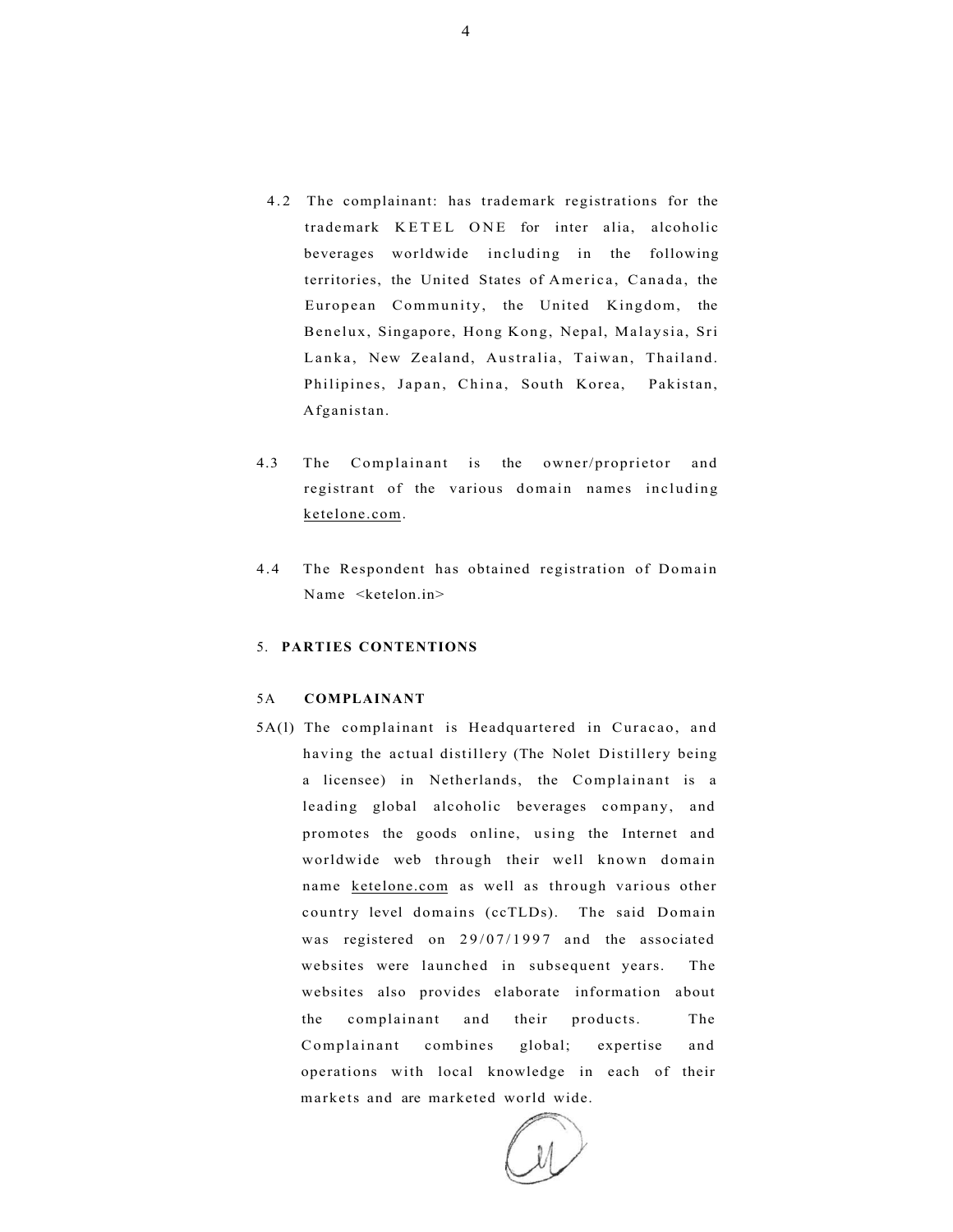- 5A.2 The Complainant owns the intellectual property of all the worldwide trademark applications and registrations and domain name registrations of the brand name "KETELONE" .
- 5A.3 The complainant has trademark registrations for the trademark KETEL ONE for inter alia, alcoholic beverages worldwide including in the following territories, the United States of America, Canada, the European Community, the United Kingdom, the Benelux, Singapore, Hong Kong, Nepal, Malaysia, Sri Lanka, New Zealand, Australia, Taiwan, Thailand, Philipines, Japan, China. South Korea. Pakistan, Afganistan and asserts that the mark KETELONE has been extensively used in commerce worldwide since 1983. The complainant manufactures and markets (through licensees) various alcoholic beverages and one brand being the premium Vodka under the name KETEL ONE. The website [www.ketelone.](http://www.kcteloiie)com proclaims and advertises about the alcoholic beverages manufactured on behalf of the complainant.
- 5A.4 The complainant submits that there are a large number of visitors to the Complainant's various websites one being [www.kctelone.com,](http://www.kctelone.com) thus generating business and efficient service, goodwill and repute. Every month the Complainant's website [www.ktelonc.com r](http://www.ktelonc.com)eveals about 1,33,000 hits on average daily.
- 5A.5 The Complainant submits that he has spent a considerable amount of money its brand KETEL ONE worldwide. The complainant has a huge annual turnover and approximately an average USD 17.9 million per year is spent on advertising the brand KETEL ONE in United States alone. The Complainant and its predecessor in title have participated in various events (exhibitions etc.), national and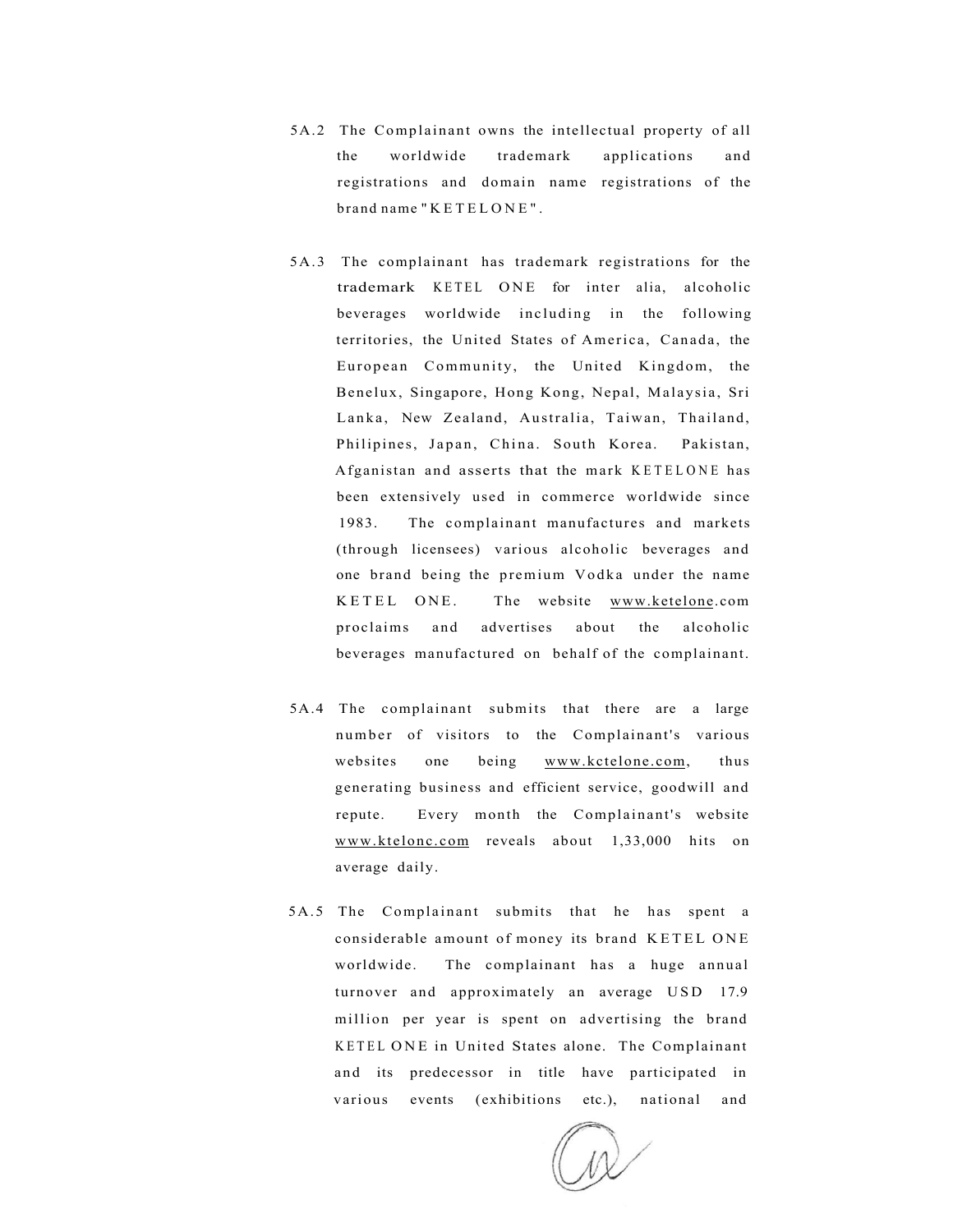international of which some of it were sponsored by them.

- 5A.6 The Complainant further submits that he also generated a substantial reputation and goodwill in the name of KETEL ONE. This has been possible through extensive promotion of the KETEL ONE range of products through widespread advertisement which has appeared in a number of publications.
- 5A. 7 The Complainant asserts that he is the first to conceive, adopt, use and promote the mark KETEL ONE in respect of the alcoholic beverages. The Complainant is also the first to conceive, adopt, use and promote [www.ketelone.com a](http://www.ketelone.com)nd various other domain names. On account of extensive usage of the mark KETEL ONE, the said mark is identified solely and exclusively only with the Complainant and none other. Further, the KETEL ONE brand, has gained a huge customer base internationally and is identified, associated and recognized only with the Complainant. Therefore, adoption and/or usage of the mark KETEL ONE by others would amount to not only dilution of the Complainant's rights over the distinct mark but also would result in confusion and deception by any unauthorized usages of others. Such unauthorized usages of the Complainant's mark KETEL ONE. and domain names comprising of KETEL ONE by others would also amount to infringement and passing off actions and is liable to be prevented in Courts of law.
- 5A.8 The Complainant has filed evidence by way of Exhibits A to H in support of the averments made in the Complaint.

### B. **RESPONDENT**

**5B** (1) According to the WHOIS Database filed by the Complainant, the Respondent in the administrative

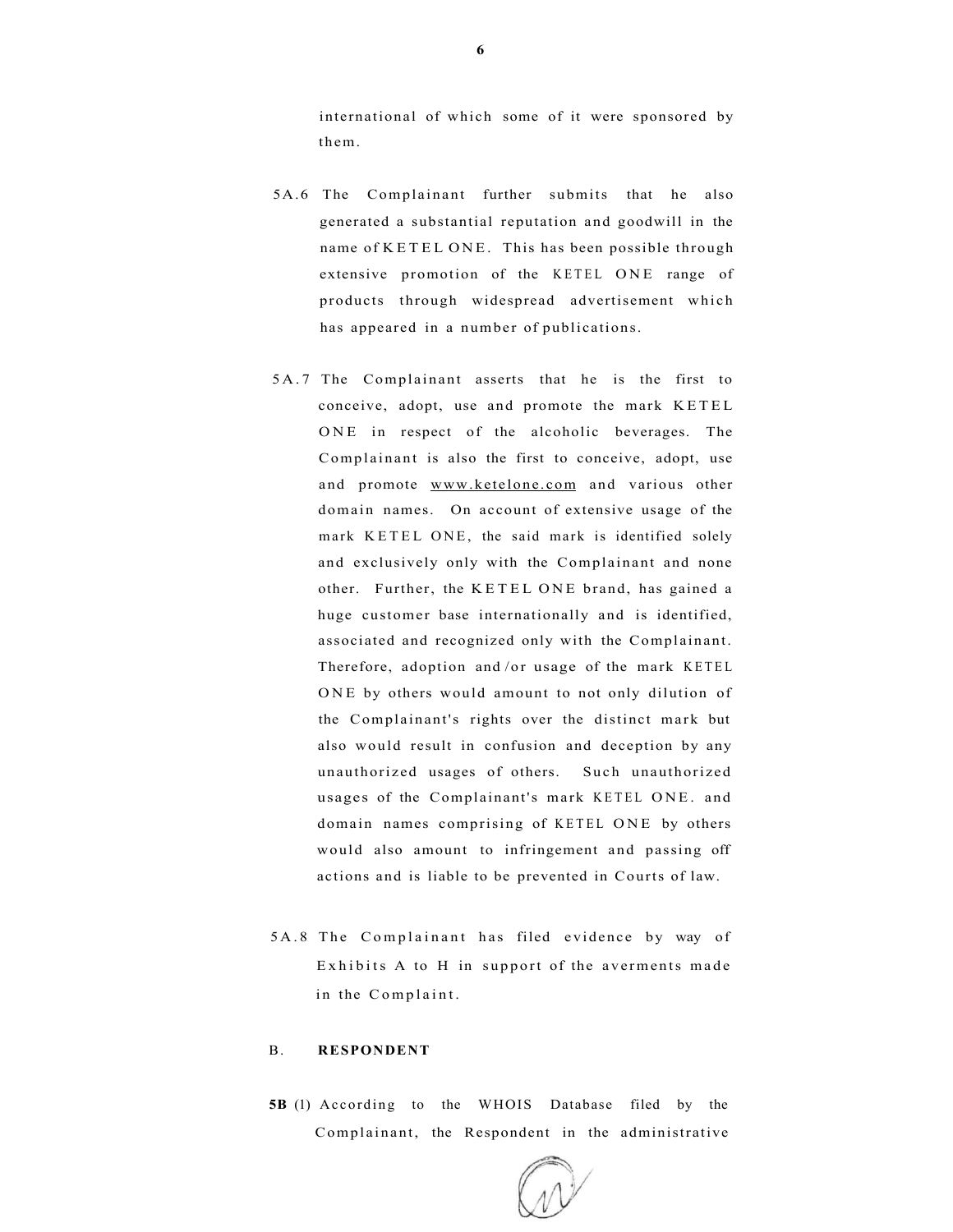proceedings is Mr.Juwul Poon, Domains Masters. 50-D, New Delhi.

- 5B(2) The Respondent has been given opportunity to file his response to the Complaint by the panel by its notice(s) dated February 18, 2011 and March 8, 2011.
- $5B(3)$  The Respondent has, however, failed and/or neglected and/or omitted to file any response to the Complaint and/or to deny the evidence marked as Exhibit A to H to the Complaint.
- 5B(4) The Panel, therefore, has no other option but to proceed with the proceedings and to decide the complaint on the basis of the material on record and in accordance with the .In Dispute Resolution Policy and the Rules framed thereunder.

# 6. **DISCUSSIONS AND FINDINGS**

- 6.1 The Complainant, while filing the Complaint, submitted to arbitration proceedings in accordance with the .In Dispute Resolution Policy and the Rules framed thereunder in terms of paragraph (3b) of the Rules and Procedure. The Respondent also submitted to the mandatory arbitration proceedings in terms of paragraph 4 of the policy, while seeking registration of the disputed domain name.
- 6.2 Paragraph 12 of the Rules provides that the Panel is to decide the Complaint on the basis of the statements and documents submitted and that there shall be no in-person hearing (including hearing by teleconference video conference, and web conference) unless, the Arbitrator, in his sole discretion and as an exceptional circumstance, otherwise determines that such a hearing is necessary for deciding the Complaint. I do not think that the present case is of exceptional nature where the determination cannot be

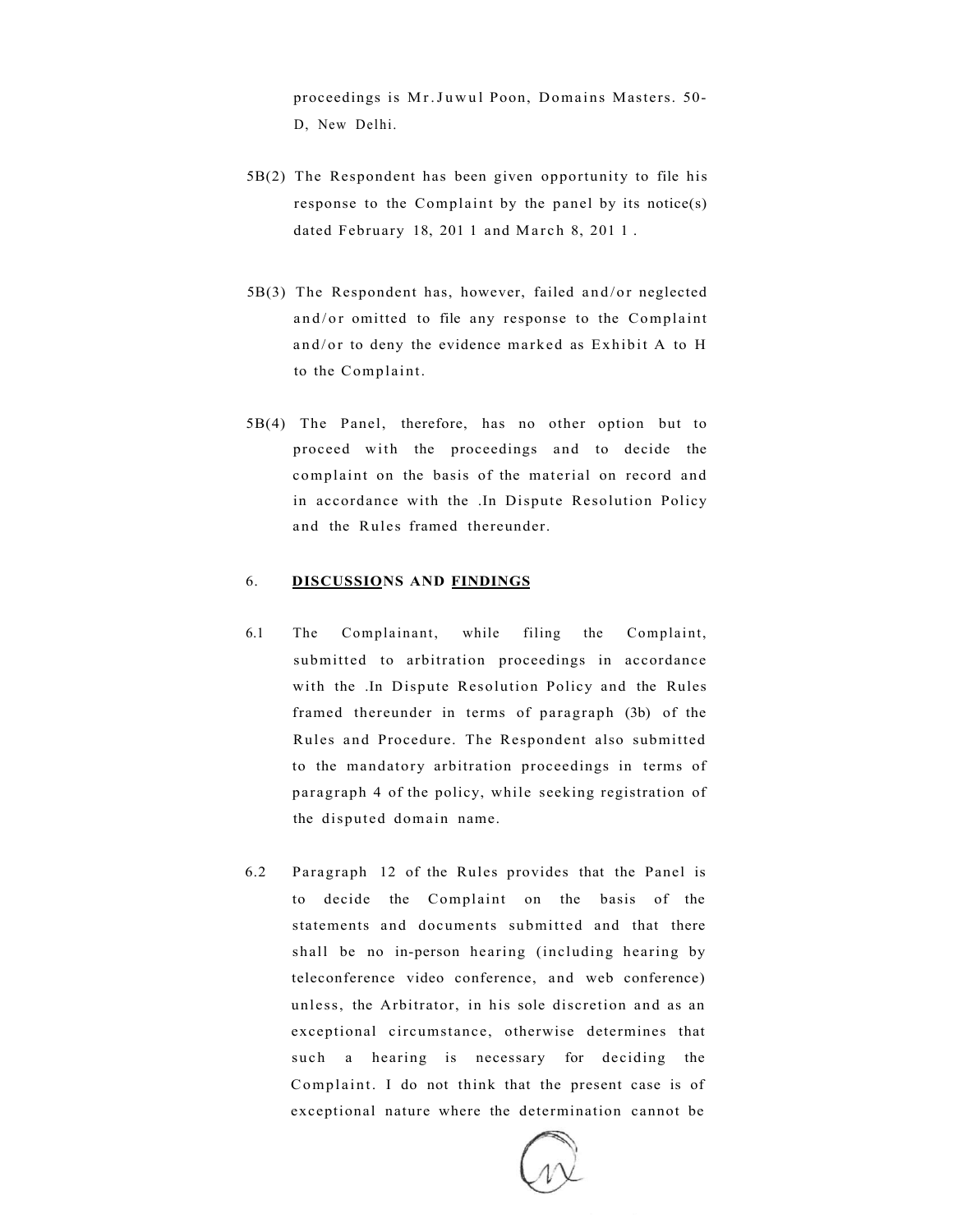made on the basis of material on record and without in-person hearing. Sub-Section 3 of Section 19 of The Arbitration & Conciliation Act also empowers the Arbitral Tribunal to conduct the proceedings in the manner it considers appropriate including the power to determine the admissibility, relevance, materiality and weight of any evidence.

- 6.3 It is therefore appropriate to examine the issues in the light of the statements and documents submitted as evidence as per Policy, Rules and the provisions of the Act.
- 6.4 In accordance with the principles laid down under order 8 Rule 10 of the Code of Civil Procedure, the arbitrator is empowered to pronounce judgment against the Respondent or to make such order in relation to the Complaint as it think fit in the event, the Respondent fails to file its reply to the Complaint in the prescribed period of time as fixed by the panel.

The award can be pronounced on account of default of Respondent without considering statements or averments made by the Complainant on merit. However, in view of the fact that preliminary onus is on the Complainant to satisfy the existence of all conditions under the policy to obtain the reliefs claimed, the panel feels it appropriate to deal with the averments made by the Complainant in its Complaint in detail and to satisfy itself if the conditions under the policy stand satisfied.

The Complainant has filed evidence by way of **Exhibits 'A' to 'H'** in support of the averments made in the Complaint.

The Respondent has not filed any reply or documentary evidence in response or in rebuttal to the averments made in the complaint, and evidence on

8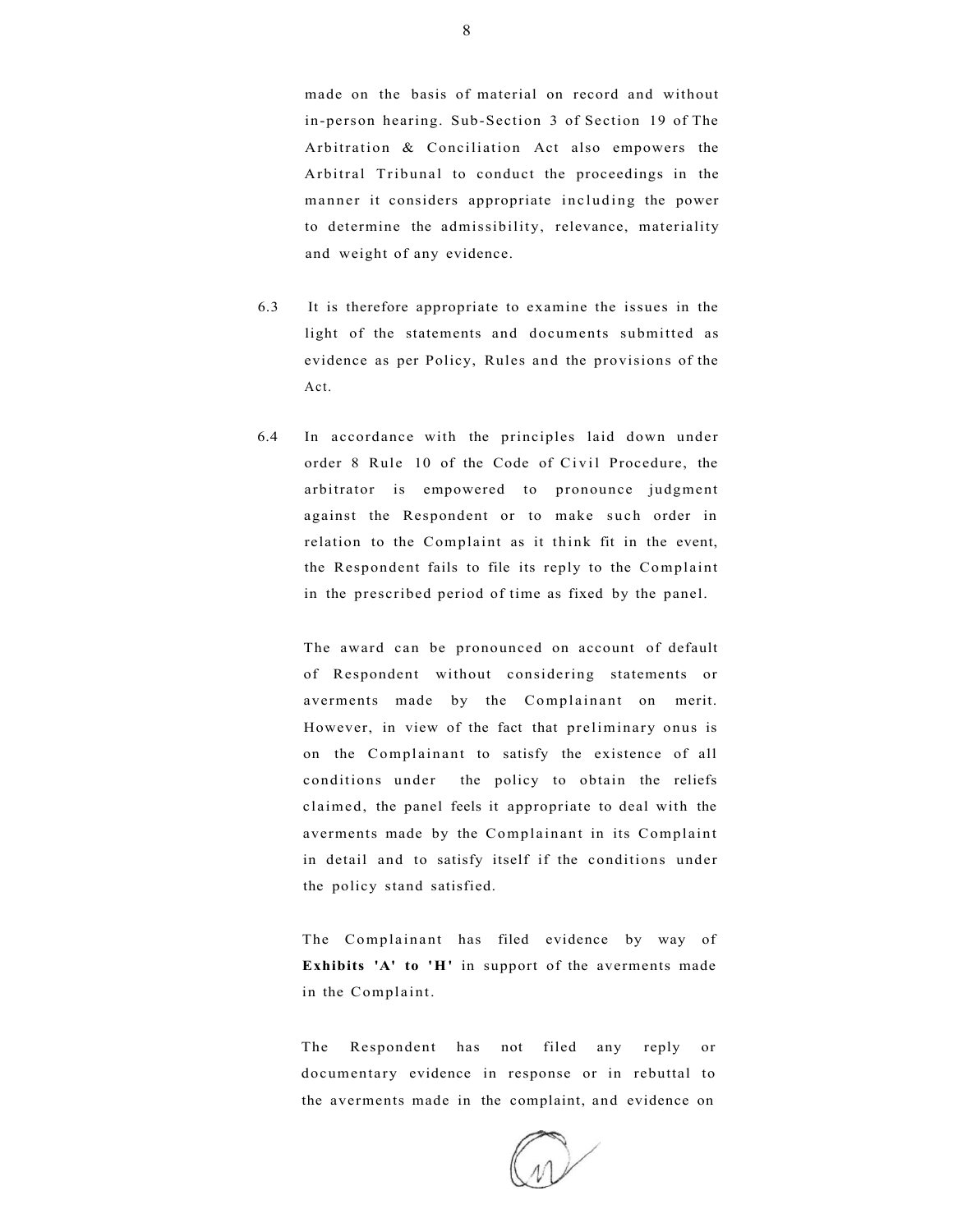record. The averments made in the complaint and the authenticity of documentary evidence, thus remain unrebutted and unchallenged.

- 6.5 The onus of proof is on the Complainant. As the proceedings are of a civil nature, the standard of proof is on the balance of probabilities. The material facts pleaded in the Complaint concerning the Complainant's legitimate right, interest and title in the trade mark, trade name and domain name  $KETELONE.ID$  and the reputation accrued thereto and evidence produced in support thereof have neither been dealt, with nor disputed nor specifically denied by the Respondent. The Respondent, has not also denied the correctness and genuineness of any of the Annexures/Exhibits filed by the Complainant along with the Complaint.
- 6.6 Under the provisions of Order 8 Rule 5 of the Code of Civil Procedure, 1908 the material facts as are not specifically denied are deemed to be admitted.
- 6.7 The decision of Hon'ble Supreme Court of India in the matter of Jahuri Sah Vs. Dwarika Prasad - AIR 1967 SC 109, be referred to. The facts as are admitted expressly or by legal fiction require no formal proof. (See Section 58 of the Indian Evidence Act, 1872).
- 6.8 The Panel therefore accepts the case set up and the evidence filed by the Complainant and concludes that the same stand deemed admitted and proved in accordance with law.
- 6.9 Paragraph 10 of the Policy provides that the remedies available to the Complainant pursuant to any proceedings before an arbitration panel shall be limited to the cancellation or transfer of domain name registration to the Complainant.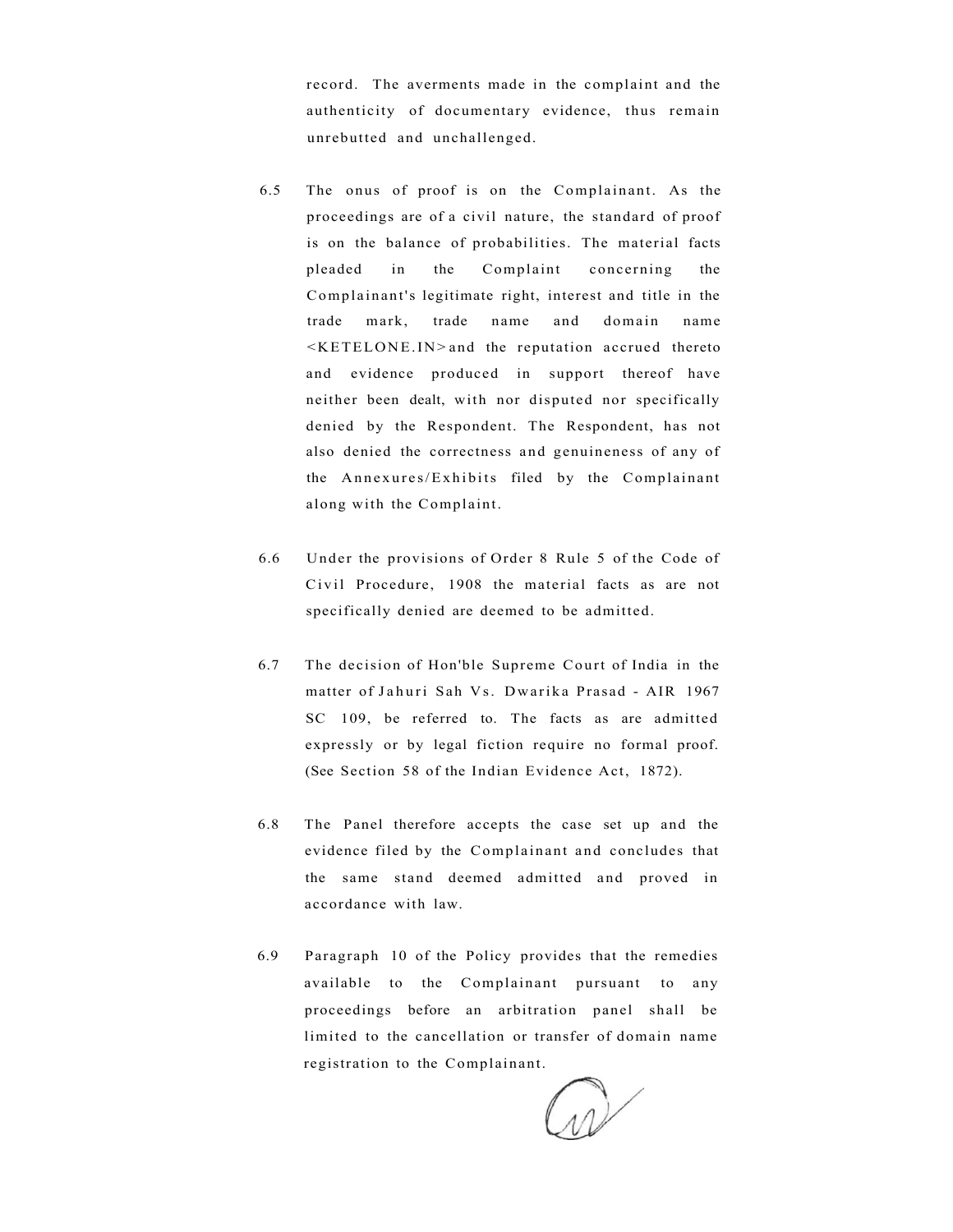6.10 Paragraph 4 of the Policy lists three elements that the Complainant must prove to merit a finding that the domain name of the Respondent be transferred to the Complainant or cancelled:

## A. **IDENTICAL OR CONFUSINGLY SIMILAR**

- 6A.1 The Complainant contends that the Registrant's Domain Name is identical or confusingly similar to a trade mark in which the Complainant has prior rights.
- 6A.2 The Complainant is the proprietor of the trade mark "Ketel One" in India as stated herein below for the goods falling in Class 33.

| Trademark                            | Country      | Application<br>No. | Registration<br>No. | Goods/Services                                                                                  |
|--------------------------------------|--------------|--------------------|---------------------|-------------------------------------------------------------------------------------------------|
| KETEL<br>ONE                         | <b>INDIA</b> | 1415494            | 1415494             | Class<br>33<br>Alcoholic<br>beverages<br>(Except<br>Beers)<br>included<br>IT3<br>class 33       |
| <b>KETEL</b><br>ONE<br>8r.<br>Device | <b>INDIA</b> | 756125             | 756125              | 33<br>Class<br>Alcoholic<br>beverages<br>(Except<br><b>Beers</b><br>included<br>in<br>class 33. |

- 6A.3 The Complainant is also registered proprietor of the trade mark KETEL ONE in different countries in the world as per the material on record.
- 6A.4 The Complainant, is also the proprietor of various Domain name registrations at International and domestic level. The trademark(s) as well as the domain namefs) of the Complainant with KETELONE as an essential feature are validly subsisting in Complainant's name.
- 6A.5 The Respondent's domain name ketelone.in is identical to the said trade mark KETEL ONE and various other domain names including [ketelone.com,](http://ketelone.com) in which the Complainant has a vested right on account of prior registrations and use in different parts of the world.

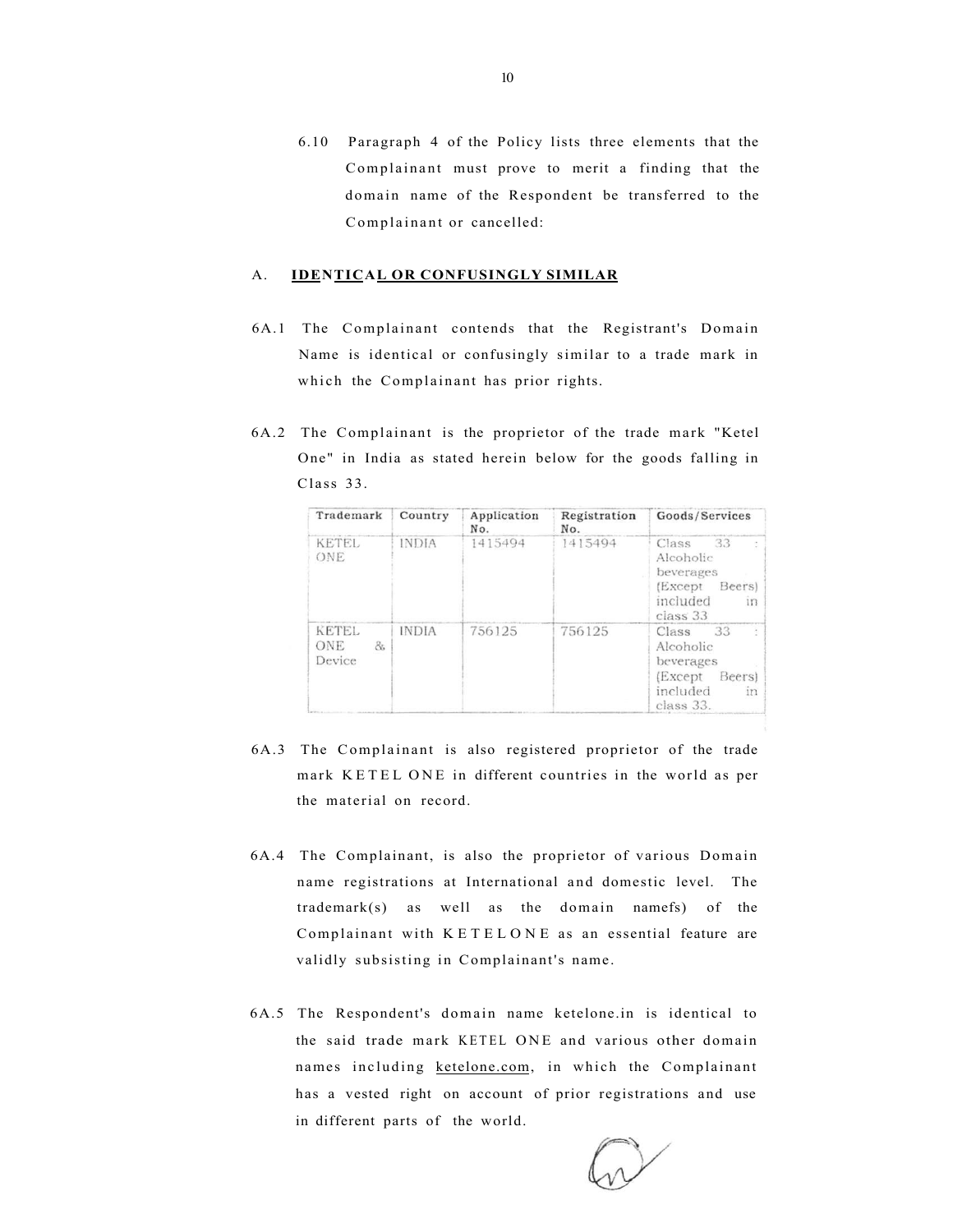- 6A.6 The Respondent's domain name is nothing but a blatant imitation of the Complainant's prior and registered trade mark. The Respondent has made a calculated approach wherein he has not created any content to his website but is merely offering his Domain for sale. This act of the Respondent establishes a malafide intention on his part to merely ride on the goodwill associated with the complainants website www.ketelone.com. This act of the Respondent is bound to result in conflict and confusion and lead to dilution of the reputation associated with the Complainants business. As a result, the complainants search engine rankings would be adversely impacted thereby directly resulting in drop in reputation and revenue.
- 6.A.7 The existence of the Respondent's domain name would cause the public to believe that the respondent and their domain name is sponsored by or affiliated to the Complainant.
- 6A.8 The Respondent's domain name without any due cause is taking or would take unfair advantage of and/or be detrimental to the distinctive character and repute of the Complainant's trade mark, corporate name and domain names.
- 6A.9 The corporate name, trademarks and domain name of the Complainant are distinctive on account of their extensive use which has qualified "KETELONE" into a well known mark under Intellectual Property Law. Under the circumstances, if the Respondent is allowed to proceed to operate the website under the disputed domain name, the potential customers would be induced to:
	- (a) Subscribe to the services of the impugned website and deal with Respondent believing it to be licensed or authorized by the Complainant: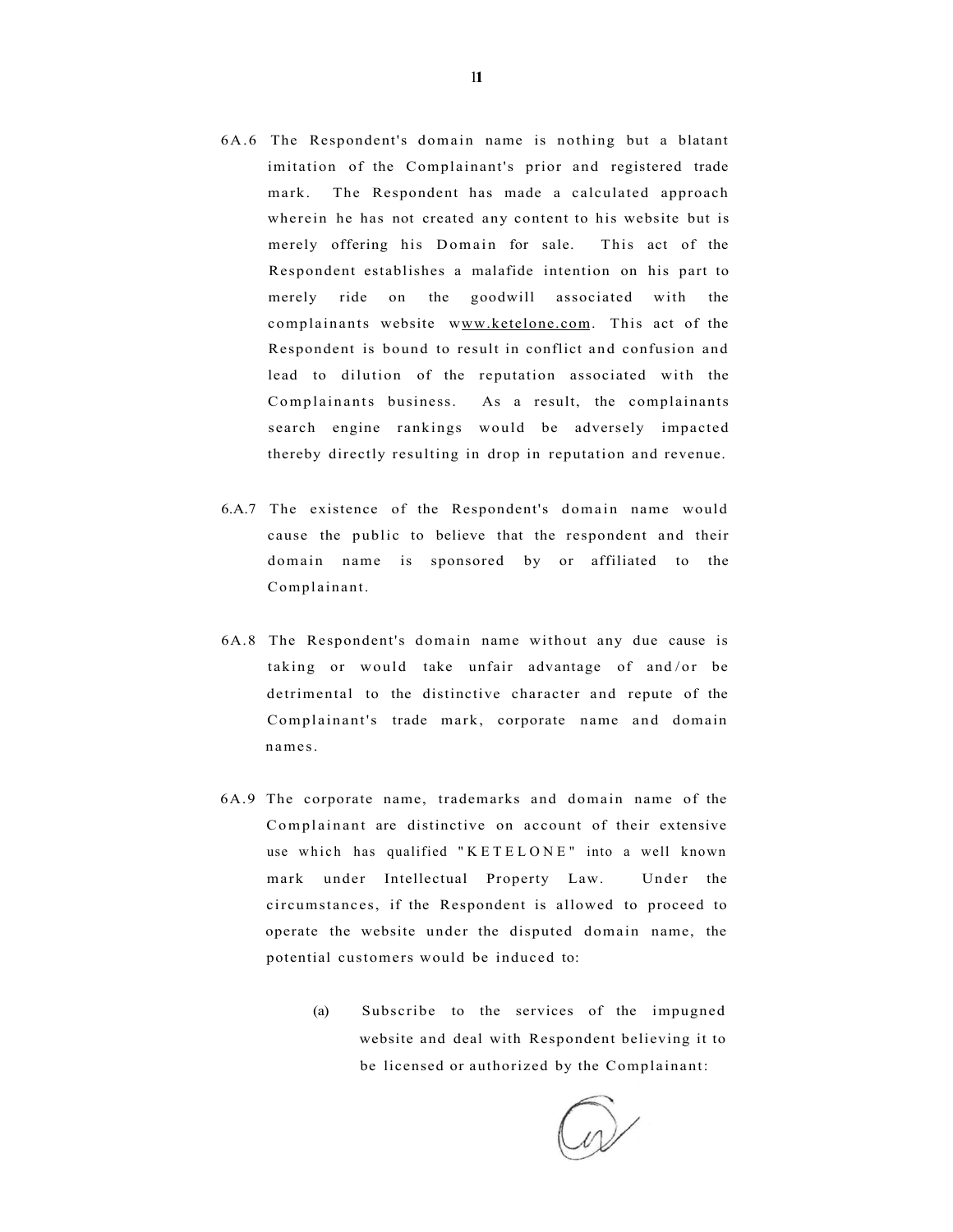- (b) believe that the Respondent is carrying on activities that has been endorsed by the Complainant.
- 6A.10 The Respondent has not disputed any contentions raised by the Complainant in the Complaint. The question of deceptive similarity of the competing marks and /or name is to be decided with reference to their phonetic, visual or structural similarity in the mind of unwary purchasers The Panel also find and hold that the disputed Domain Name [www.ketelone.com i](http://www.ketelone.com)s identical and/or deceptively similar to the earlier registered trade marks and Domain names of the Complainant. The whole of Complainant's trade mark /domain name has been incorporated in the disputed domain name and there is bound to be confusion and deception in the course of trade by the use of disputed domain name. Therefore, the Complainant has been successful in proving that the domain name [www.ketelone.in i](http://www.ketelone.in)s identical and/or confusingly similar to the trademark KETEL ONE of the Complainant.

# **B. RIGHTS OR LEGITIMATE INTERESTS**

- 6B.1 Paragraph 7 of the Policy lists the following three nonexistence methods for determining whether the Respondent has rights or legitimate interests in a disputed domain name:
- 6B. 2 The disputed domain name was registered by the Respondent on  $20<sup>th</sup>$  September 2010. At this time, the Complainant as per the material on record had already built considerable reputation in the mark KETEL ONE and had been actively using the website www.ketelone.corn which can be assessed from any corner of the world. The Complainant also has common law rights in the KETE L ONE in all prominence and is the only identifiable name of the Complainant.

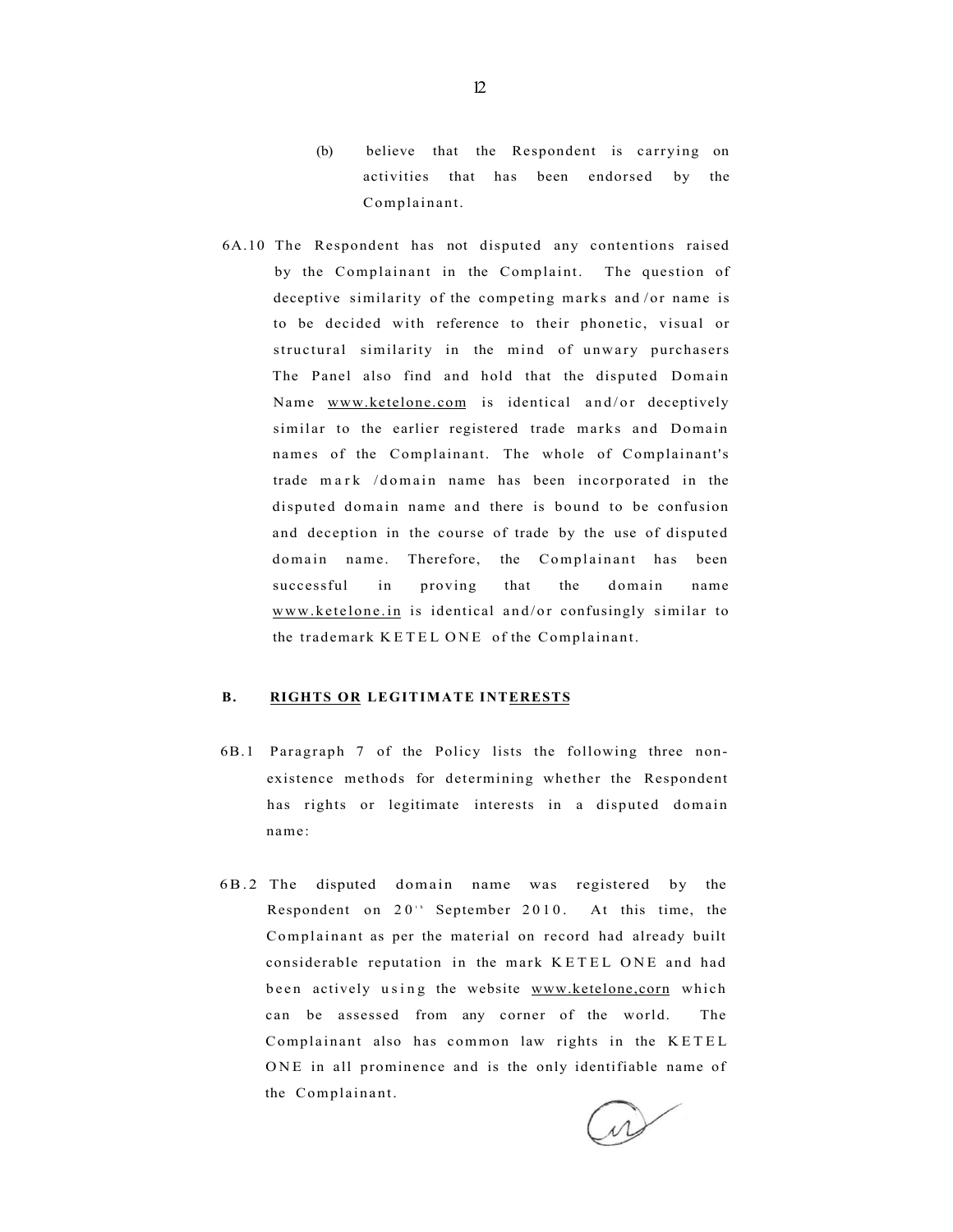- 613.3 The disputed domain name was registered by the Respondent on 20<sup>th</sup> September 2010 which is a date much after the hoisting of the website by Complainant under the domain name [ket.elone.com](http://ket.elone.com) on 17/11/1995.
- 6B.4 The website of Respondent's domain name [www.ketelone.in](http://www.ketelone.in) does not depict any activity. This clearly shows that this is a cyber squatting activity, which is a menace to the society as a whole.
- 6B.5 The Respondent is not or has never been known by the name KETEL ONE or by any confusingly similar name.
- 6B.6 The Respondent's registration and use of the disputed domain name is a clear case of cyber squatting, whose intention is to take advantage of the Complainant's substantial reputation and its prominent presence on the internet and thereby to confuse the public by offering similar services and goods as that of the Complainant, divert business, tarnish the repute and goodwill of the Complainant and the said marks and unduly gain in all aspects to the detriment of the Complainant.
- 6B.7 The Respondent did not dispute any of the contentions raised by the Complainant in its Complaint and evidence filed therewith. The case set up by the Complainant is deemed to be admitted as not disputed by the Respondent. The Panel also find, on the basis of the material available on record, that the respondent has no legitimate right or interest in the disputed domain name. The respondent has failed to show any justification for the adoption, use or registration of disputed domain name.
- 6B.8 The Panel, therefore holds that the circumstances listed above demonstrate rights or legitimate interests of the Complainant in the domain name ketelone.in and holds that Respondent has infringed the rights of the Complainant by registering the Domain Name and has no legitimate right or interest therein.

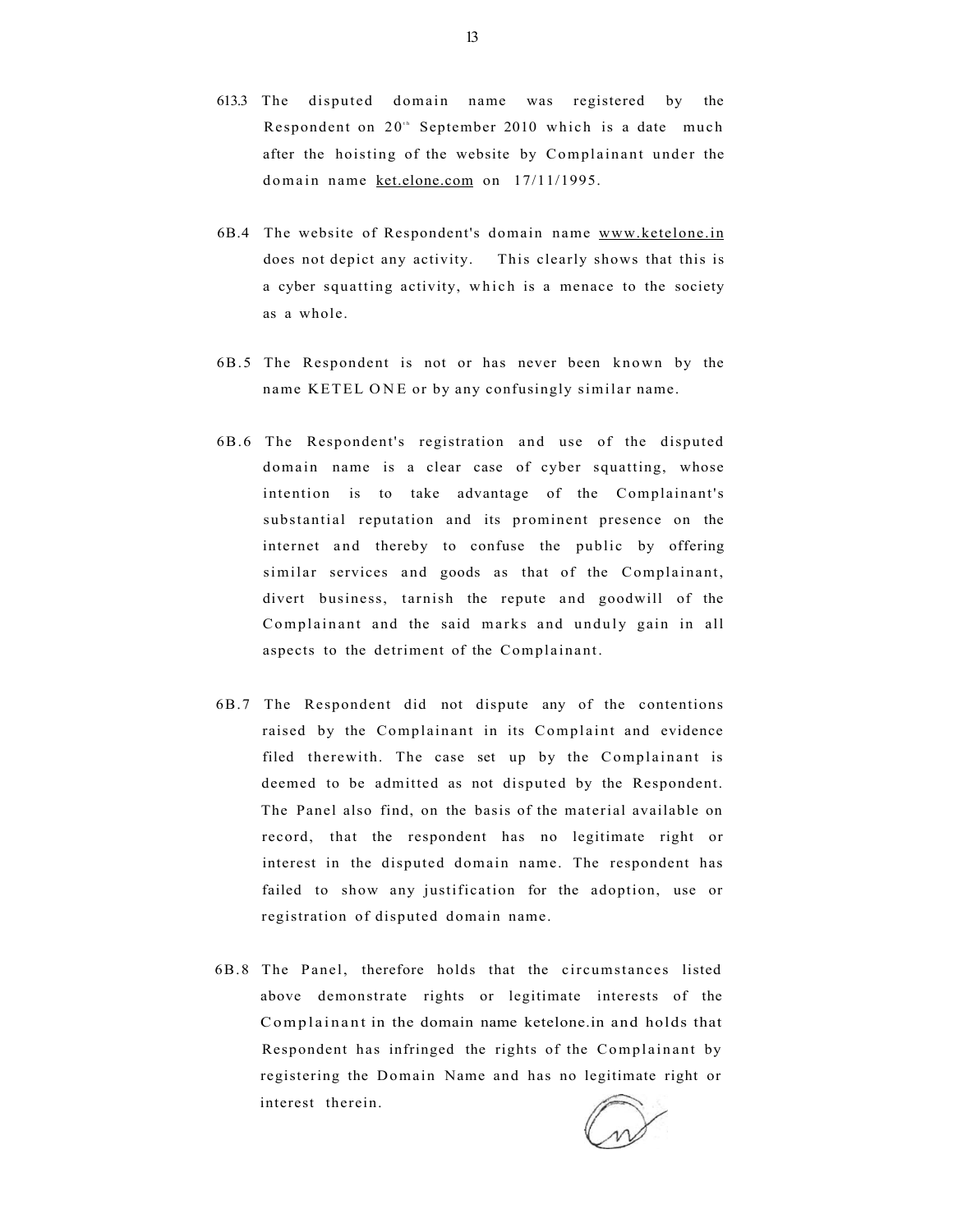### C **Registered and used in Bad Faith**

- 6C.1 For the Complaint to succeed, the Panel must be satisfied that a domain name has been registered and is being used in bad faith.
- 6C.2 Paragraph 6 of the Policy states circumstances which, if found shall be evidence of the registration and use of a domain name in bad faith:
- 6C-3 The Respondent has not been authorized, licensed or otherwise consented by the Complainant to use the mark KETEL ONE or to seek any sort of registration incorporating the said marks and domain name of the Complainant.
- 6C.4 That being aware of the Complainant's mark, domain names, the repute, recognition and goodwill that the Complainant has achieved worldwide, the respondent has subsequently, with malafide intention adopted the disputed domain name incorporating the said marks of the Complainant.
- 6C.5 The registration of the domain name and its subsequent use by the Respondent is for the purpose of defrauding the public. The registration of the Domain Name and its subsequent use by the Respondent is a deliberate attempt by the respondent to attract, for commercial gain, internet users to another online location by creating a likelihood of confusion with the Complaint's KETEL ONE mark and domain name such that the public would in all likelihood falsely believe that the Domain Name is sponsored, endorsed or authorized by or in association with the Complainant. The Complainant believes this has been done for fraudulent purposes.
- 6C.6 The Respondent did not use or register the mark KETE L ONE or any variation thereof prior to the date upon which the disputed domain name was registered. Neither does it.